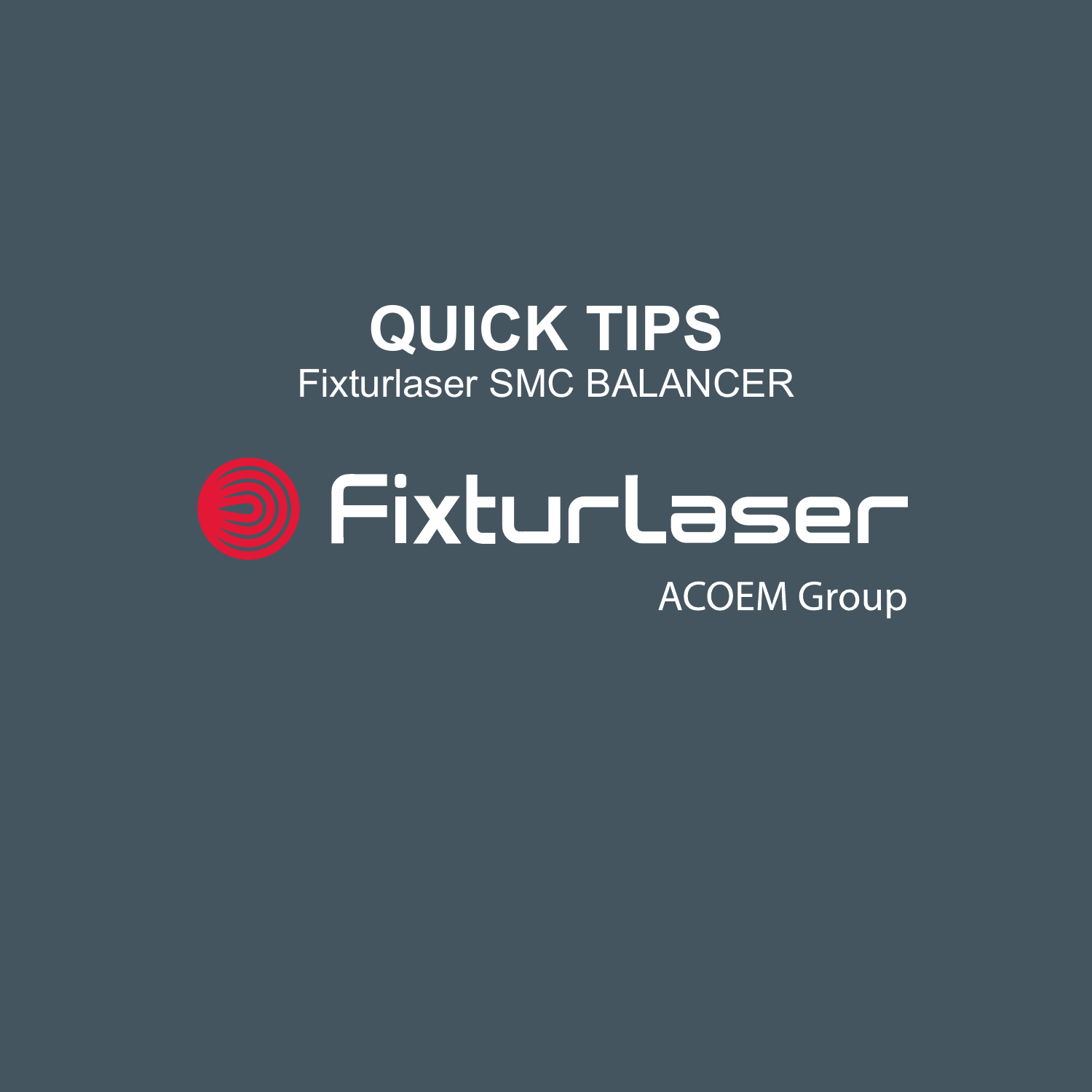# **Products**

### **FIXTURLASER SMC DU**

### **ACCELEROMETERS**

**2 ASH accelerometers** 2 straight cables for ASH 2 high-power magnets for ASH

Laser tachometer with cable for connection

### **Fixturlaser SMC Trap**

For connectors (USB, power supply, Ethernet...)

USB cable for connecting the Fixturlaser SMC to a computer (reports)







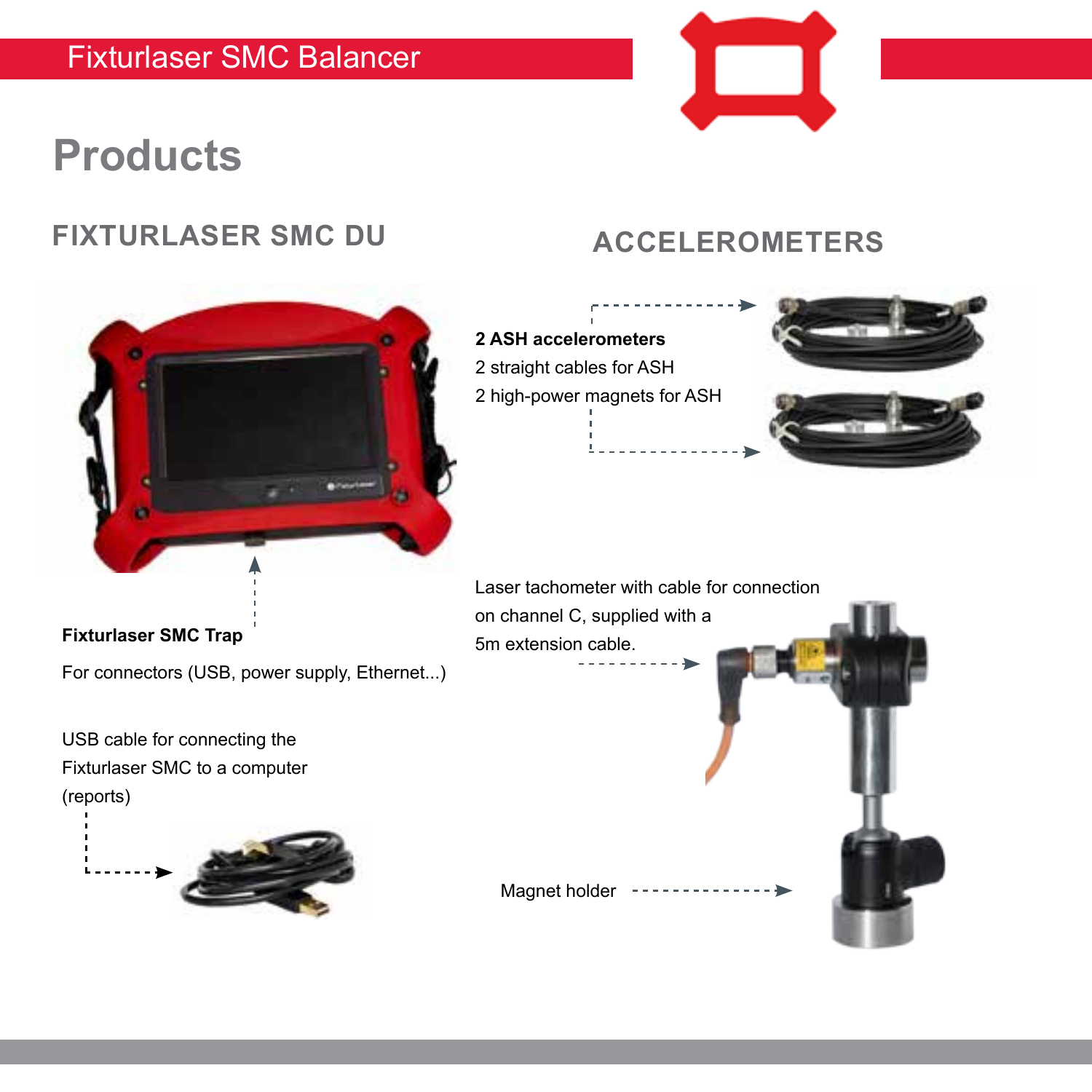

### **LICENSING Balancing option**



**To input your license including the balancing option (if ordered), please proceed as follows:**

- Go into the shortcuts and select « Settings » **1.**
- Go to the « About » section **2.**
- $\bf{3.}$  Type on the license number to replace it by your final license. All letters must be typed in capital letters. You also need to type manually the « - » indicated in the license number.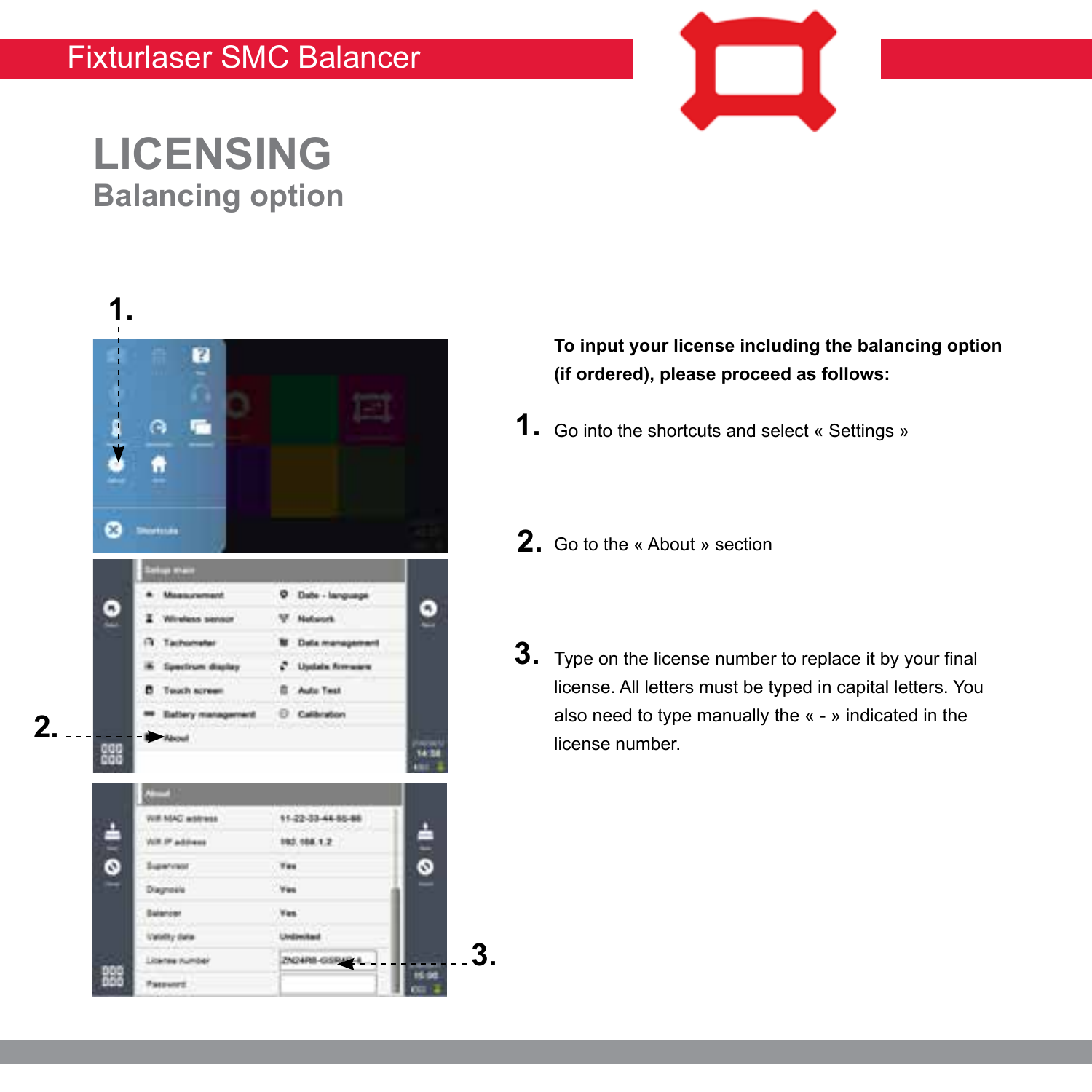

## **USER Interface**



### **Access to the BALANCING module 1.**

- **Access to shortcuts** (settings, help, etc.). At any **2.** step of the procedure, you can access the built-in camera to take pictures that will be automatically printed in the reports
- **Access to status side panel 3.**



#### **Accelerometers:**

**Connector A:** Channel 1 **Connector B:** Channel 2

**Tachometer:**

**Connector C**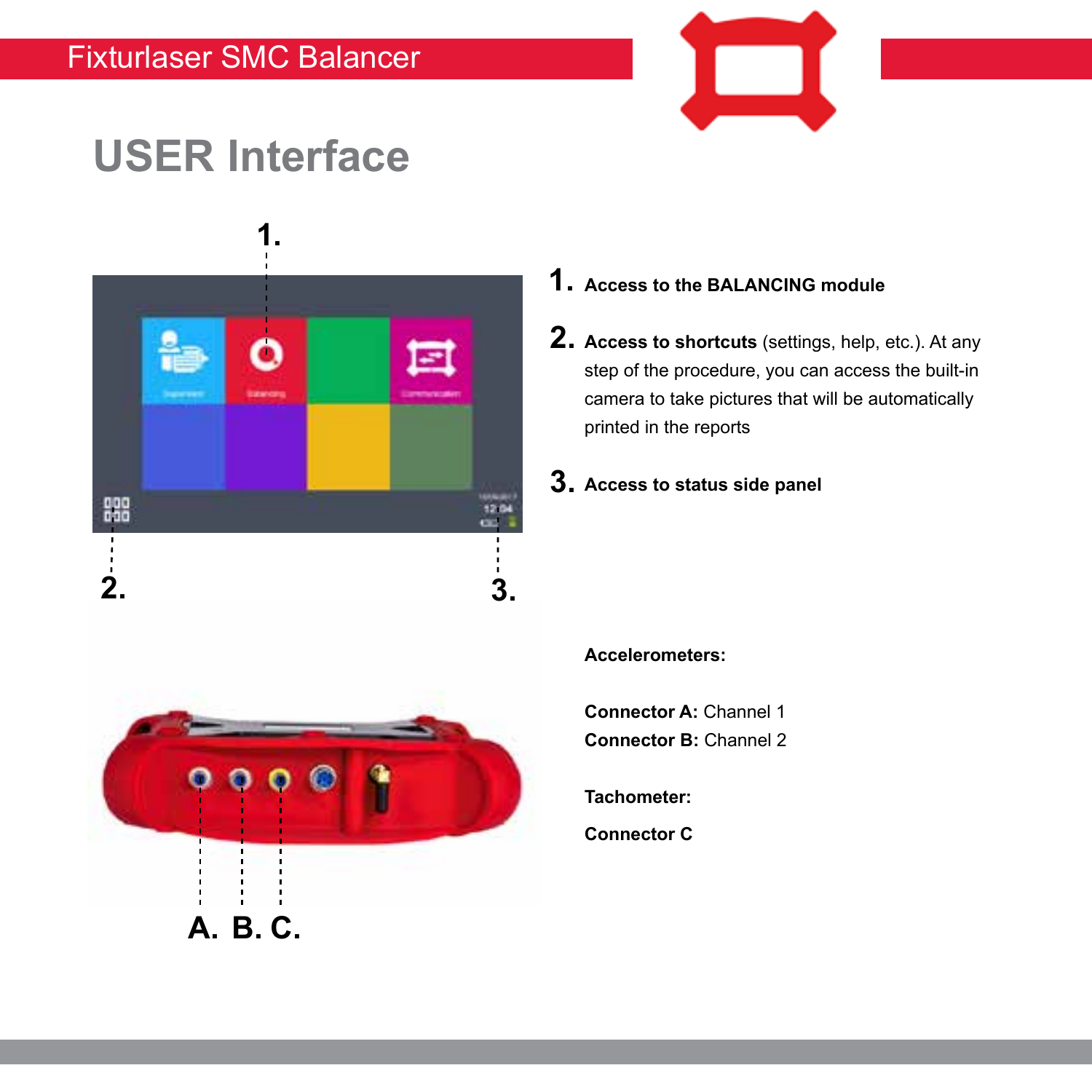

# **STEP 0 - Balancing Setup**

**Mount the sensors**



**1.**

**To know where should the weight be positioned to fix the unbalance, you need to measure the vibration of the machine (vibration sensor) and to know its angular position (tachometer)**

**1.** Attach the accelerometer onto the machine (with a cementing screw, stud or a magnet) at the closest place possible to the bearing of the plane to be balanced



Attach the tachometer with the holding support, and point the **2.**laser to a reflective tape

DO NOT CHANGE THE POSITION OF THE SENSORS DURING THE WHOLE BALANCING PROCESS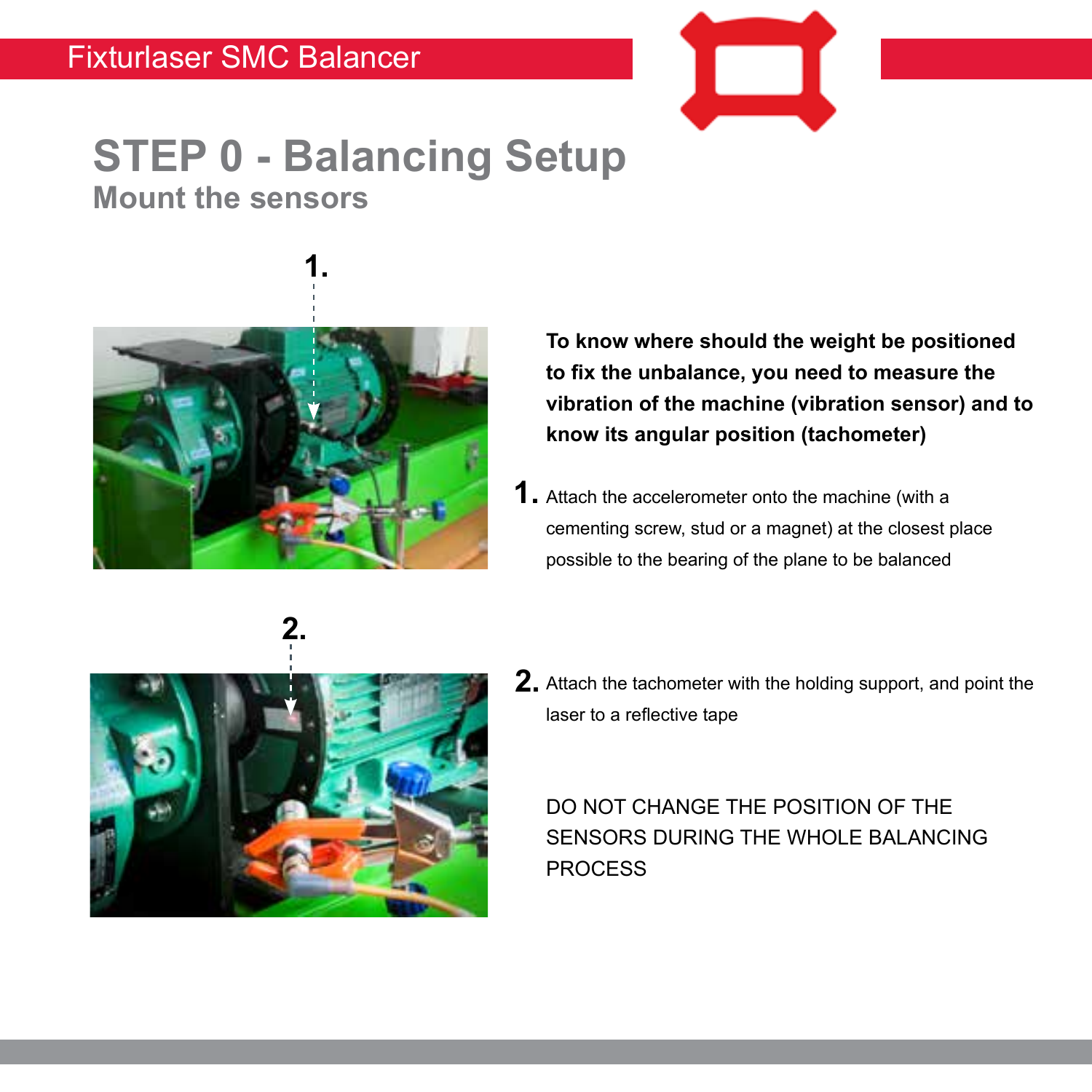

# **STEP 0 - Balancing Setup**

**Define the machine**



**On the Fixturlaser SMC device go into the balancing module, create or select a folder**!

- Create a new machine **1.**
- Type on OK to enter into the machine **2.**



- $\bf{3.}$  Define the number of planes to balance (up to 4-plane balancing - this quickstart shows a 1-plane balancing).
- $\boldsymbol{4}.$  Define the angle unit used to determine visually the position of the additional weights (angular, number of blades, number of holes…). Mark the reference (angle, blade, hole, reflective tape…)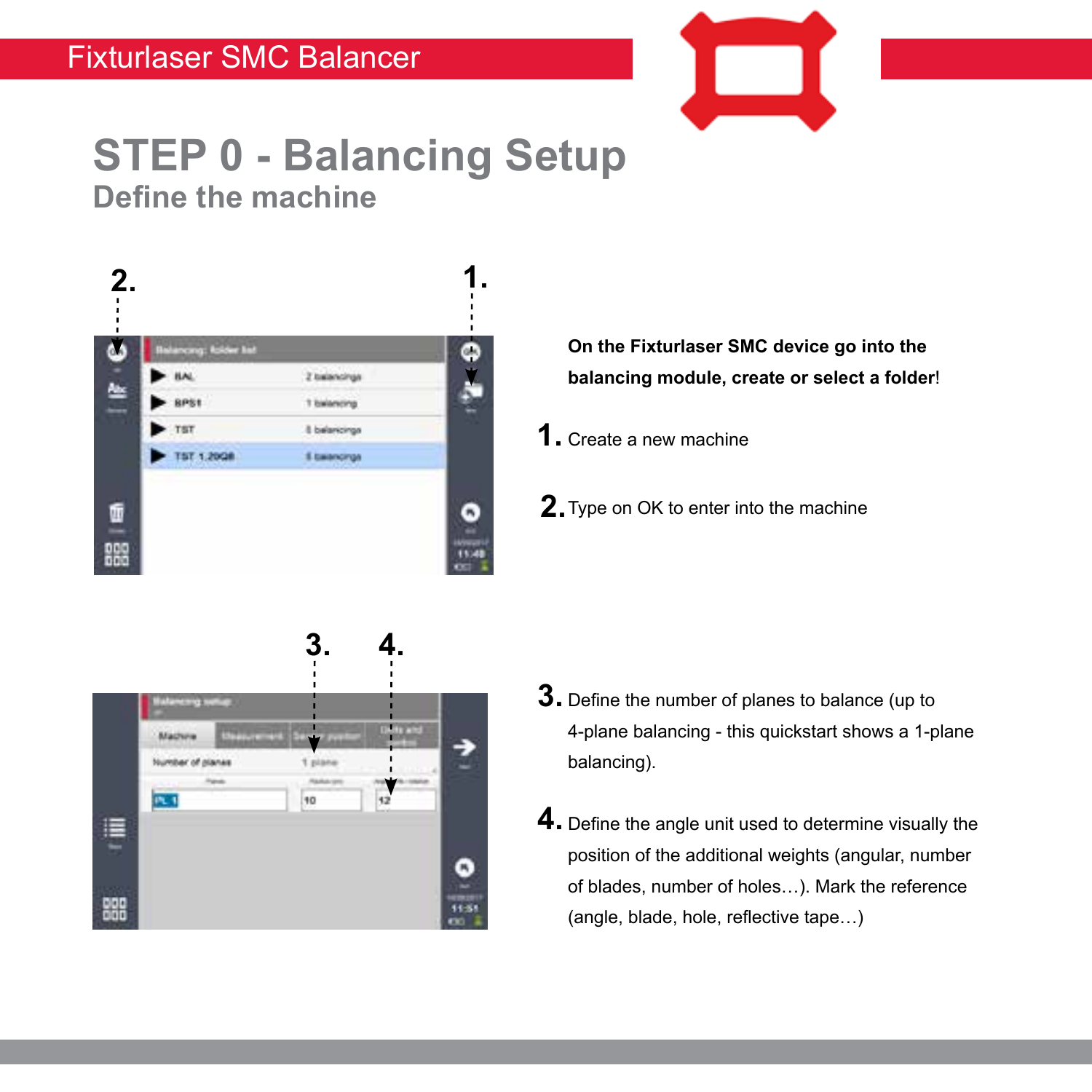

# **STEP 0 - Balancing Setup**

**Define the measurement setup**



- Go to the measurement tab in the balancing setup **1.**
- **2.** Define the number of vibration sensors used at the same time (1 or 2)
- $\bf{3.}$  If necessary, change the display units



- **4.** Go to the sensor position tab
- **5.** Optional: Define the accelerometer and tachometer angular position
- Optional: Adjust ISO automatic comparison properties **6.** Optional: Adjust ISO automa<br>in the « Units & control » tab
- **7.** Click on NEXT to start the procedure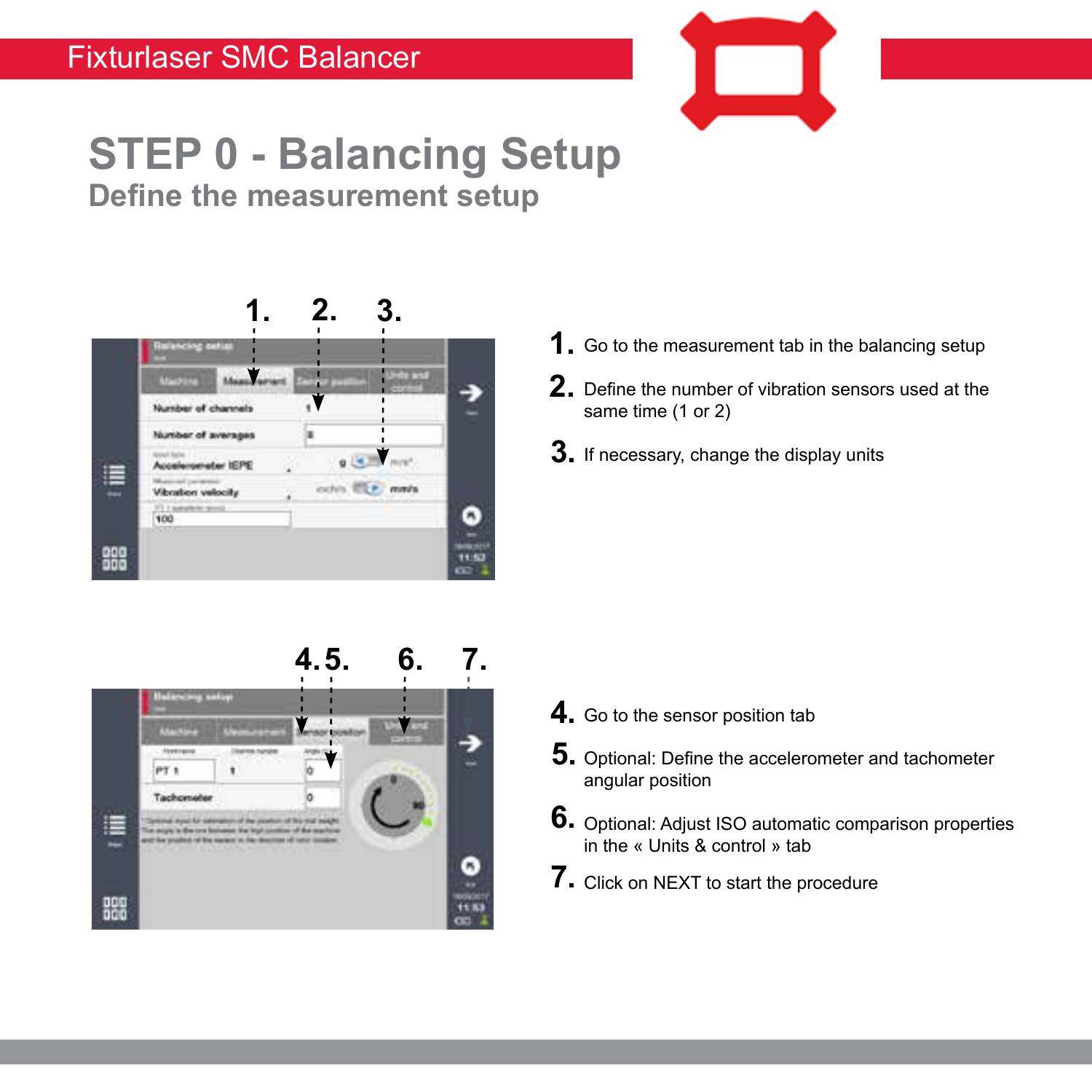

### **STEP 1 - Free Run Do a reference measurement**



**The free run is the first step, required to have a vibration reference for the machine, before adding weights. START THE MACHINE.**

- Check the tachometer setup using the shortcut on the **1.** left side of the screen
- $\mathbf 2.$  Use the automatic setup tool for a quick setup
- Test the rotation speed to check that the value is con-**3.** form to what is expected, adjust manually if necessary
- Save the tacho setup **4.**
- $\bf 5.$  Start the acquisition of the free run
- STOP THE MACHINE and go to the next step **6.**

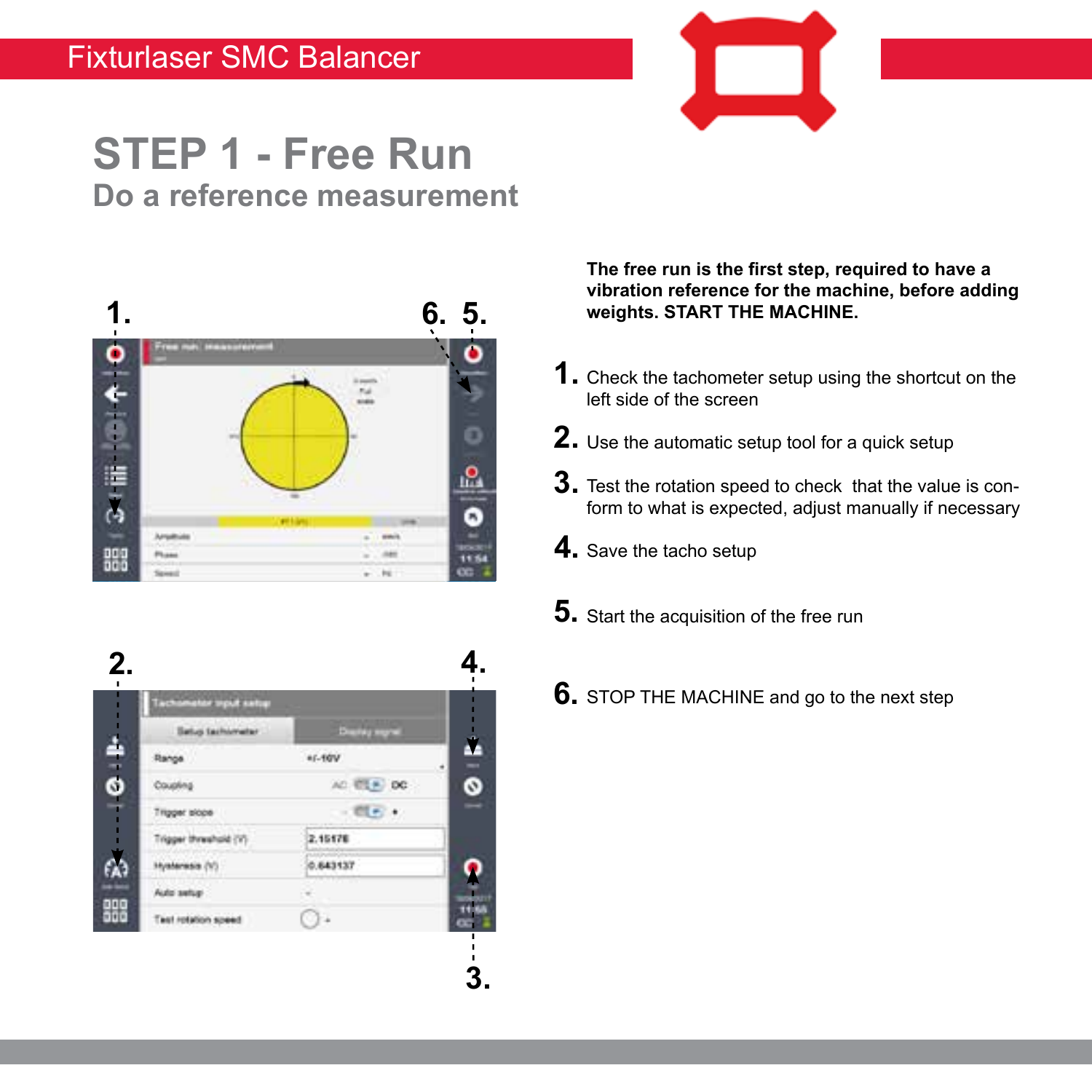

### **STEP 2 - Trial Run Definition & measurement**





**The first trial run consists in measuring the vibration of the machine after adding a known weight at a know position.**

- Add a known weight on the machine and note its **1.** position: e.g., screw and bolt on the 3rd blade of a fan, welded material at 90°...
- $2$ . Optional: if you don't know which weight to add, use the trial weight automatic estimation
- $\bf{3.}$  Define the weight and angle. Note that the angle depends on the angle/units criteria defined in the machine setup (e.g., number of blades)
- $\boldsymbol{4}$ . Type on NEXT
- $\mathbf 5.$  Start the machine, wait for stabilisation and launch the acquisition of the trial run. Stop the machine once acquisition completed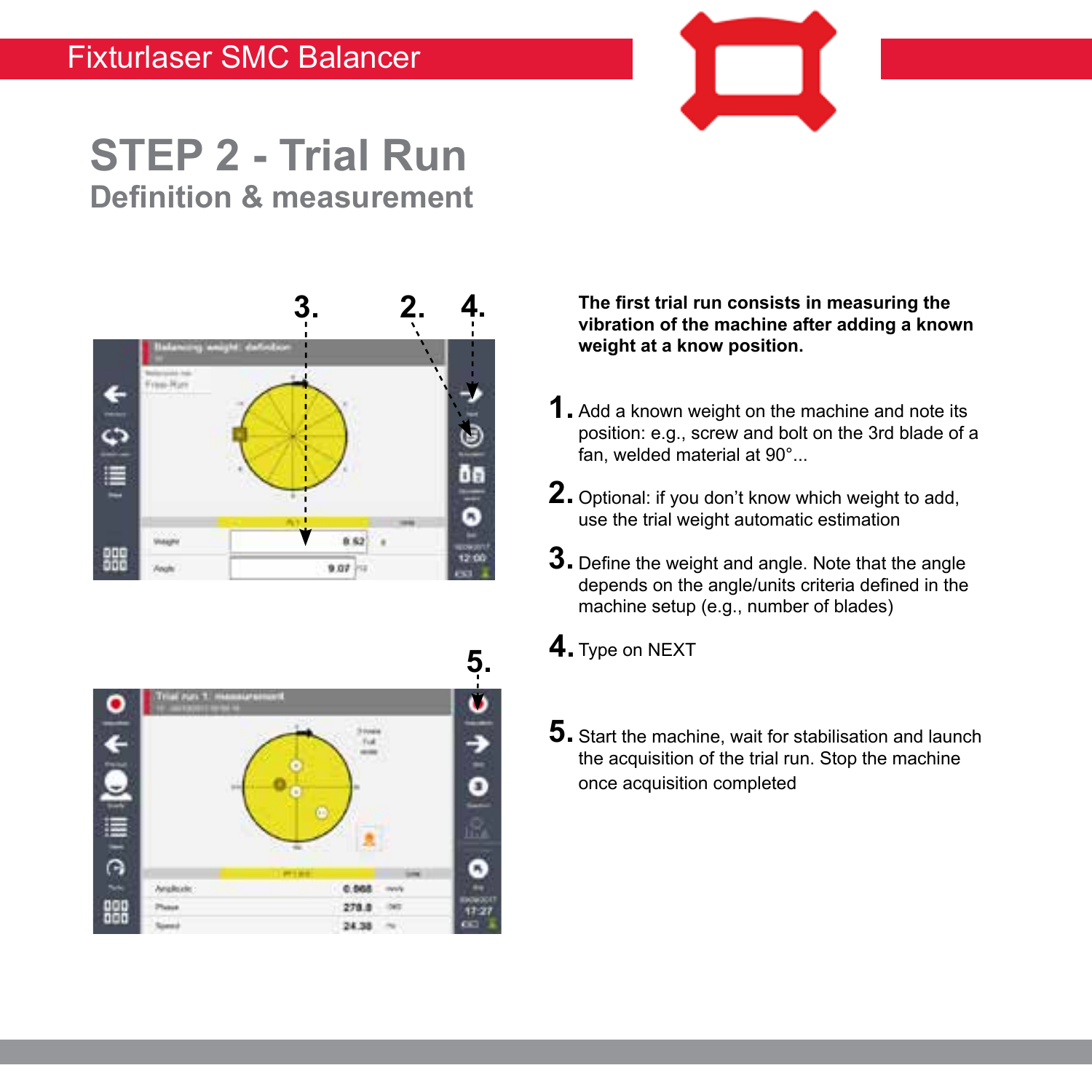

### **STEP 3 - Balancing Run Definition & measurement**





#### **The balancing run consists in adding a weight supposed to fix the unbalance.**

- Select the run from which you want to add the **1.** balancing weight
- Add the recommended mass at the recommended **2.** location. Note that if you cannot find the exact mass and location suggested, you can adjust the values manually
- $\bf{3.}$  Start the acquisistion of the balancing run, and check the result
- $\boldsymbol{4}.$  If the improvement is sufficient (relative to the initial measurement, or compared to the ISO standard), you're done!
- $\bf 5.$  If not, repeat steps 2 & 3 through the next Trim run screens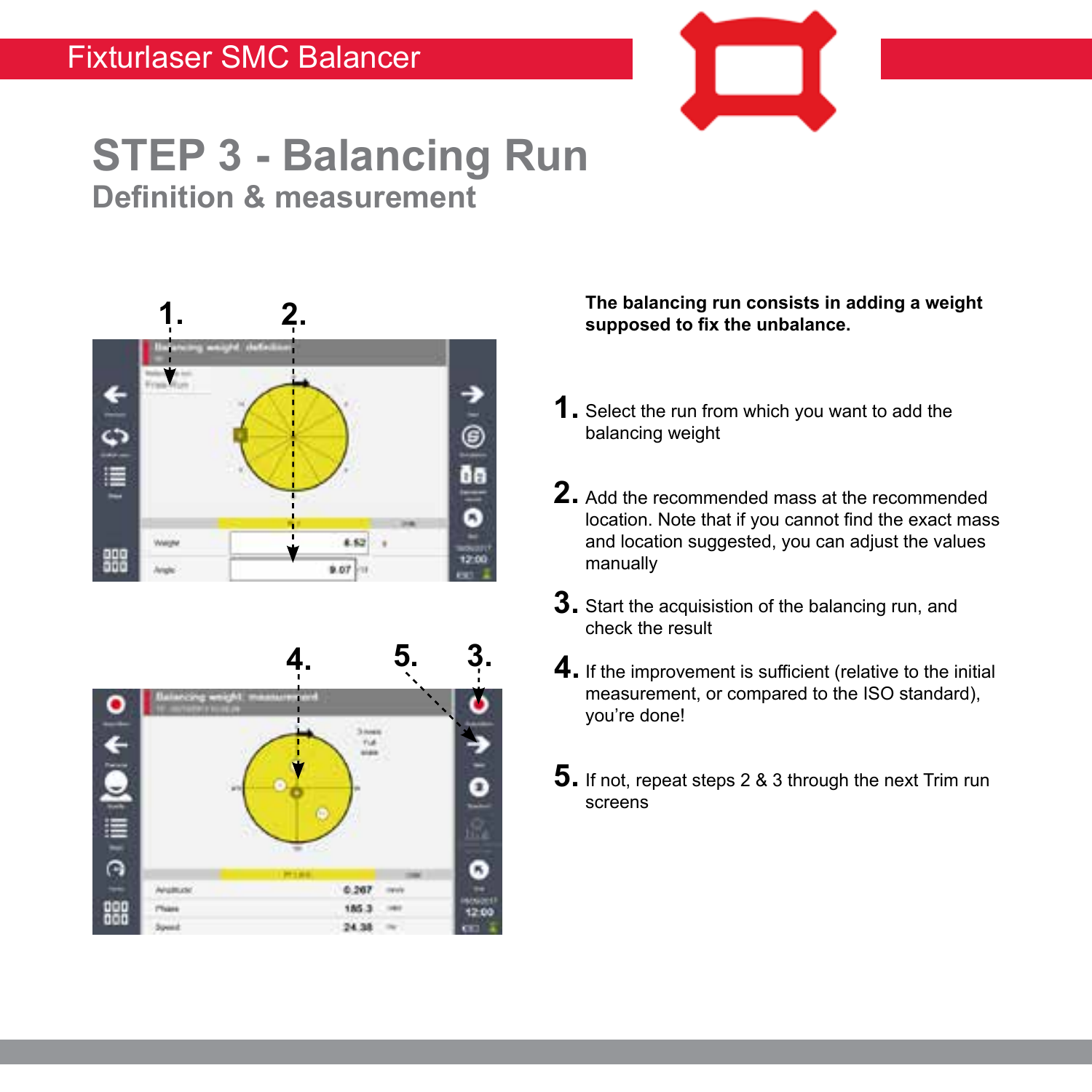# **STEP 4 - Automatic Reporting**



- **1.** Open the trap and connect a USB key to the Fixturlaser SMC
- Go back to the list of machines created to access **2.** the report function
- $\bf{3.}$  Type on the report icon to save it on the USB key



4. Go back to your computer to edit, print the report or send it by email. Note: If you don't have a USB key, connect your Fixturlaser SMC directly to the computer and go into the Export folder to get your report.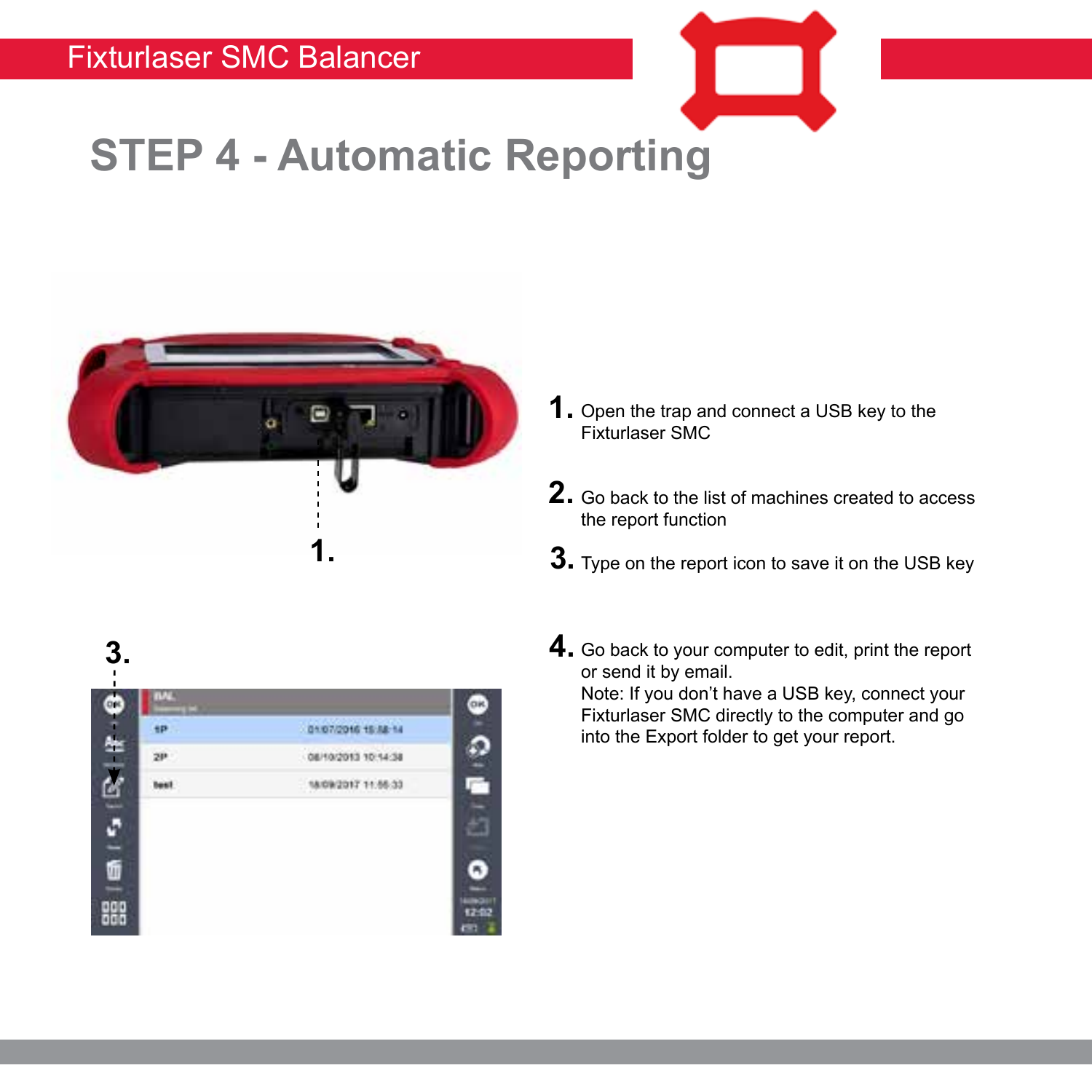



At any step of the procedure, you can access the **1.**step by step wizzard using the shortcut on the left side of the screen



Fixturlaser SMC positions the user automatically at the step where he/she is in the procedure. It is also possible to very quickly jump from one step to another previous step (already realized) through this screen.